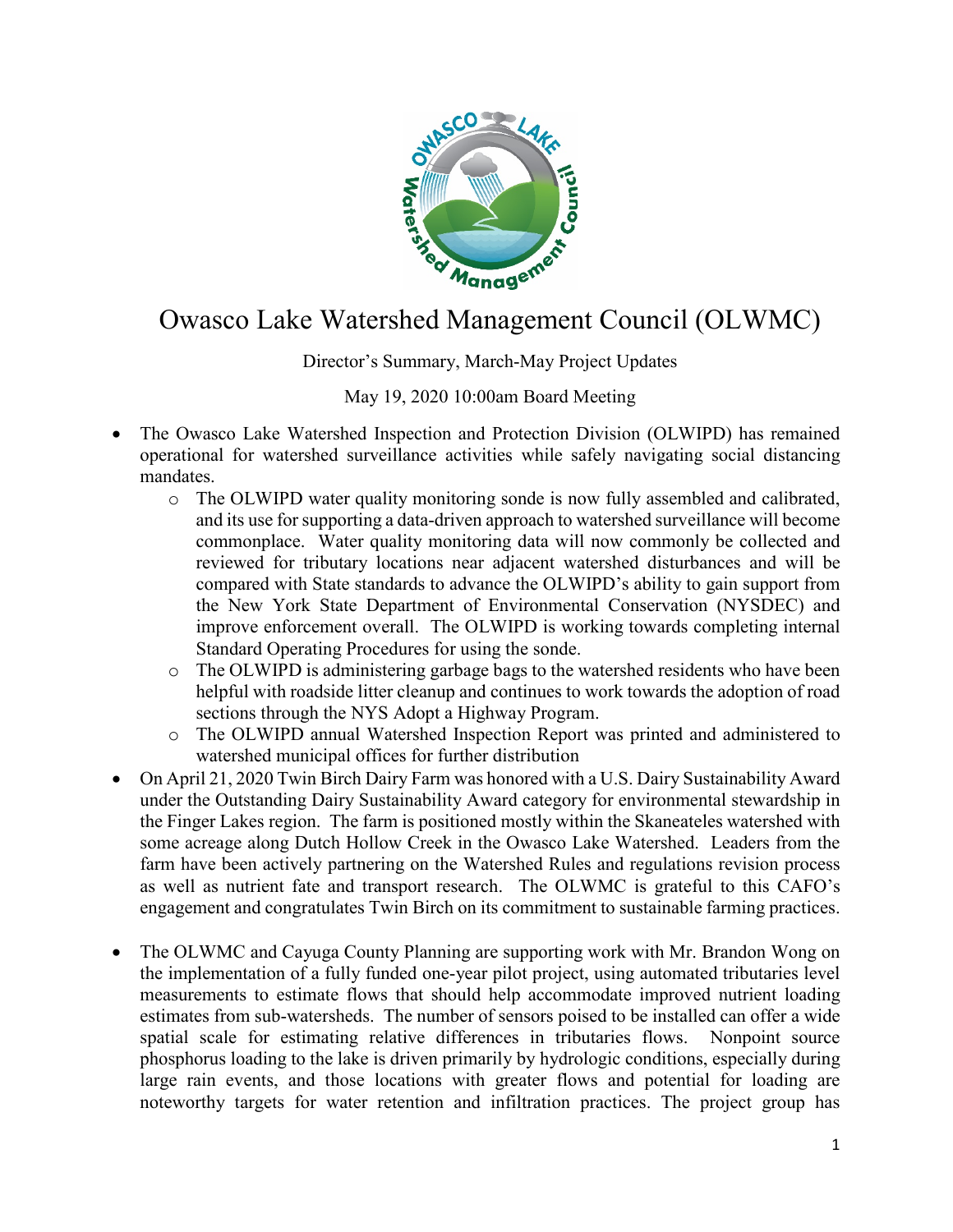identified priority areas for improved coverage and has listed candidate attachment locations for the sensors. The next phase of this project, led by the OLWPD, is visiting and inventorying (with pictures) the candidate sites to develop a final sites list and communicating installation details with highway departments for permission and/or support for attaching the small sensors to bridges and culverts. (Equipment Brochure is included with the distribution of May meeting documents).

- Watershed Rules and Regulations Revision Project Steering Committee and Working Group meetings were held March 3<sup>rd</sup> and March 12<sup>th</sup>. The group included the legal team from the City of Auburn, and collectively finalized revisions on the regulatory document. The next phase will be City of Auburn and Town of Owasco final review before the document will be finalized and delivered to NYS departments for review.
	- o The watershed community is going through a potential paradigm shift with new requirements for farm planning under revisions to watershed regulations that have the potential for approval in the near term. The development of Certified Nutrient Management Plans may be limited by the number of local professionals credentialed to offer services. A communal farm planning strategy is attractive, offering the benefits of both collaboration and efficiency. The Bradford County Conservation District (BCCD), PA has been successful with communal farm nutrient planning efforts. I continue to approach this District to discuss both successes and challenges associated with communal planning forums, guidance on the needs of program development, as well as to request a representative from the BCCD team to present with us.
- The OLWMC was not funded with the competitive GLRC Small Grants award for its recent proposal for utilizing new sonde and drone technologies for connective corridor monitoring in the Town of Owasco.
- The OLWMC has yet to receive a response from the National Fish and Wildlife Foundation regarding a potential award for the Five Star and Urban Waters Restoration Program project proposal submitted earlier this year.
- The OLWMC submitted an application for the U.S. Small Business Administration's (SBA's) Paycheck Protection Program (PPP) for funding the OLWMC's payroll expenses. The SBA loan program helps small businesses keep their workforce employed during the Coronavirus (COVID-19) crisis. Although OLWMC funding through local government remains strong, it was a prerogative to seek out this potentially important funding resource. The loan has been accepted into the SBA's PPP, was approved, and is now fully funded. For a limited time period, associated funds dedicated to funding the OLWMC payroll over the course of an eightweek timeframe will be ultimately forgiven.
- A funding proposal for Aquatic Invasive Species (AIS) education, intended to help reduce the continued spread of AIS within Owasco Lake, was submitted through the Finger Lake Partnership for Regional Invasive Species Management (PRISM). The OLWMC is requesting funding for portable AIS signage that will offer flexibility for its usage at events and lake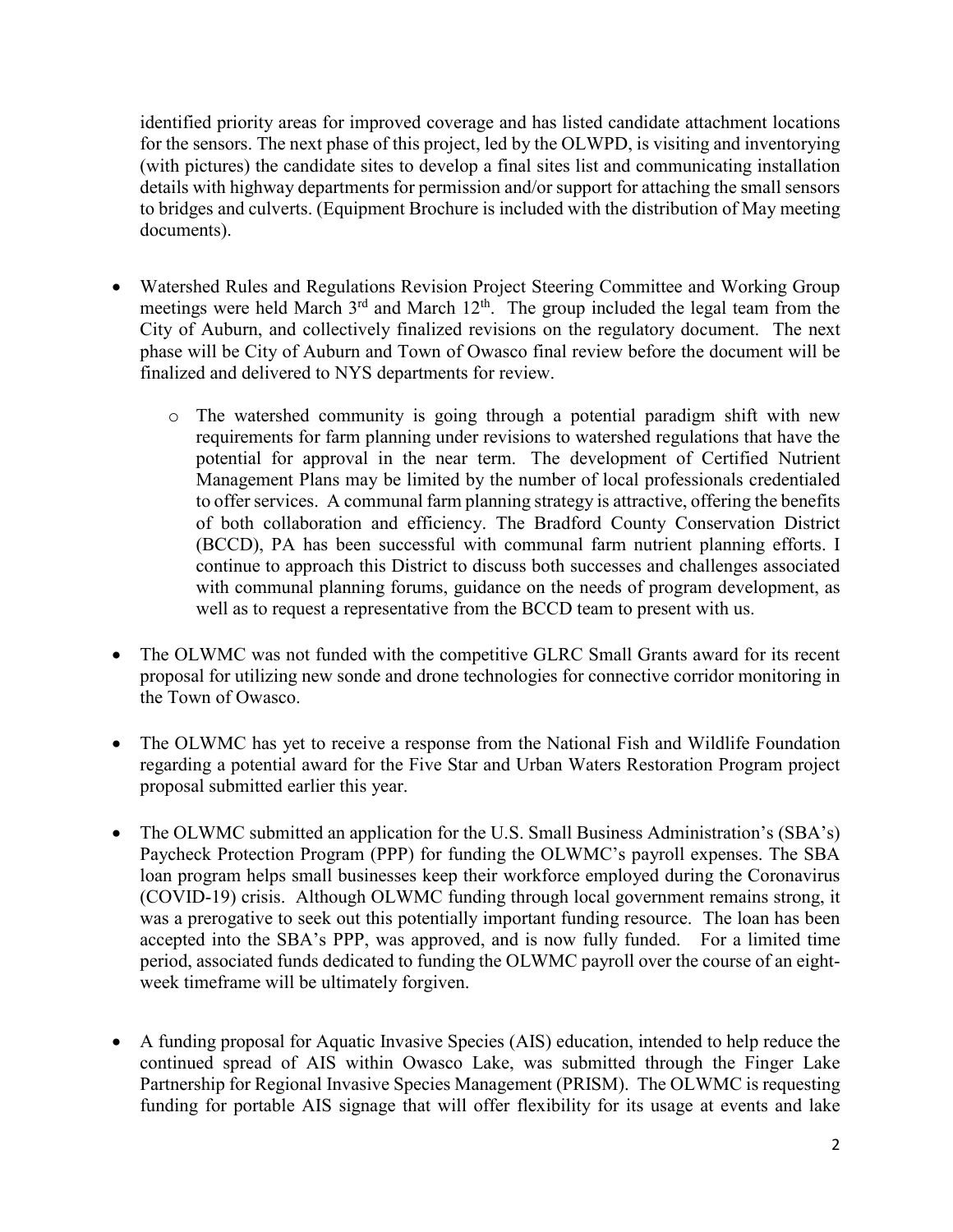access locations. There exists signage at Emerson Park, but lake-wide boat launches and access locations coverage is lacking. Improved coverage with signage at all lake access locations prioritizes public awareness and education on prevention measures for reducing the spread of invasive species that have been shown to utterly transform the lake condition and drive harmful algal blooms (HABs).

- The Owasco Watershed Lake Association (OWLA) is working in close partnership with the OLWMC on a Community Grant application offered through the New York State Pollution Prevention Institute. The grant proposal will request funding for the planning and coordination of a watershed education campaign that will include the development of outreach mechanisms for, and hosting of, four community events to be held throughout the watershed. This project is intended to fund professional marketing support to jumpstart the greater 'Be Owasco Lake Watershed Aware' campaign; it will include the provision of public education on current and proposed watershed rules and regulations, guidelines for land/water stewardship, and opportunities for attendees to pledge 'lake friendly' land use practices to be provided 'lakefriendly' lawn signage. Collecting attendee contact information can also help grow the watershed community contact base for forthcoming public events.
	- o RFPs and project scope documents were delivered to several local advertising firms in preparation for development of the project proposal
	- o Endorsement letters for this project proposal were received from Senator Pam Helming, Assemblyman Gary Finch
	- o Letters of commitment for this project proposal were received from Ed Wagner, on behalf of the Town of Owasco, Andrew Snell, on behalf of the OLWIPD, Eileen O'Connor, on behalf of the Cayuga County Department of Environmental Health, Julie Lockhart on behalf of OWLA, and Olivia Green, on behalf of The Nature Conservancy.
- The OLWMC is targeting the Great Lakes Research Initiative's (GLRI's) Great Lake Sediment and Nutrient Reduction Program for grant funding nonpoint source phosphorus pollution control projects within the watershed. The Council administered two proposal submissions for the GLRI Sediment and Nutrient Reduction grant proposal request, with both Crystal Creek and ESSRE consultants having helped develop project narratives. Cayuga County has worked closely with the OLWMC and ESSRE on project designs, proposing enhancing nutrient removal features for the constructed retention basins located in the flats. When awarded funding, the OLWMC will supplement its budget with the proposal- budgeted costs of project administration while project consultants have costs built in for equipment operations and project implementation. For now, this strategy acts as a 'win-win' for supporting the OLWMC's mission, and for engineering consultants interested in piloting new P-removal technologies.
	- o In collaboration with Crystal Creek Organics, and with the assistance of the OLWIPD employees, 'Requests for Information' letters were delivered to manure phosphorus removal technology vendors as a preliminary fielding of information in preparation for a potential related NYS Combined Funding Application announcement this summer.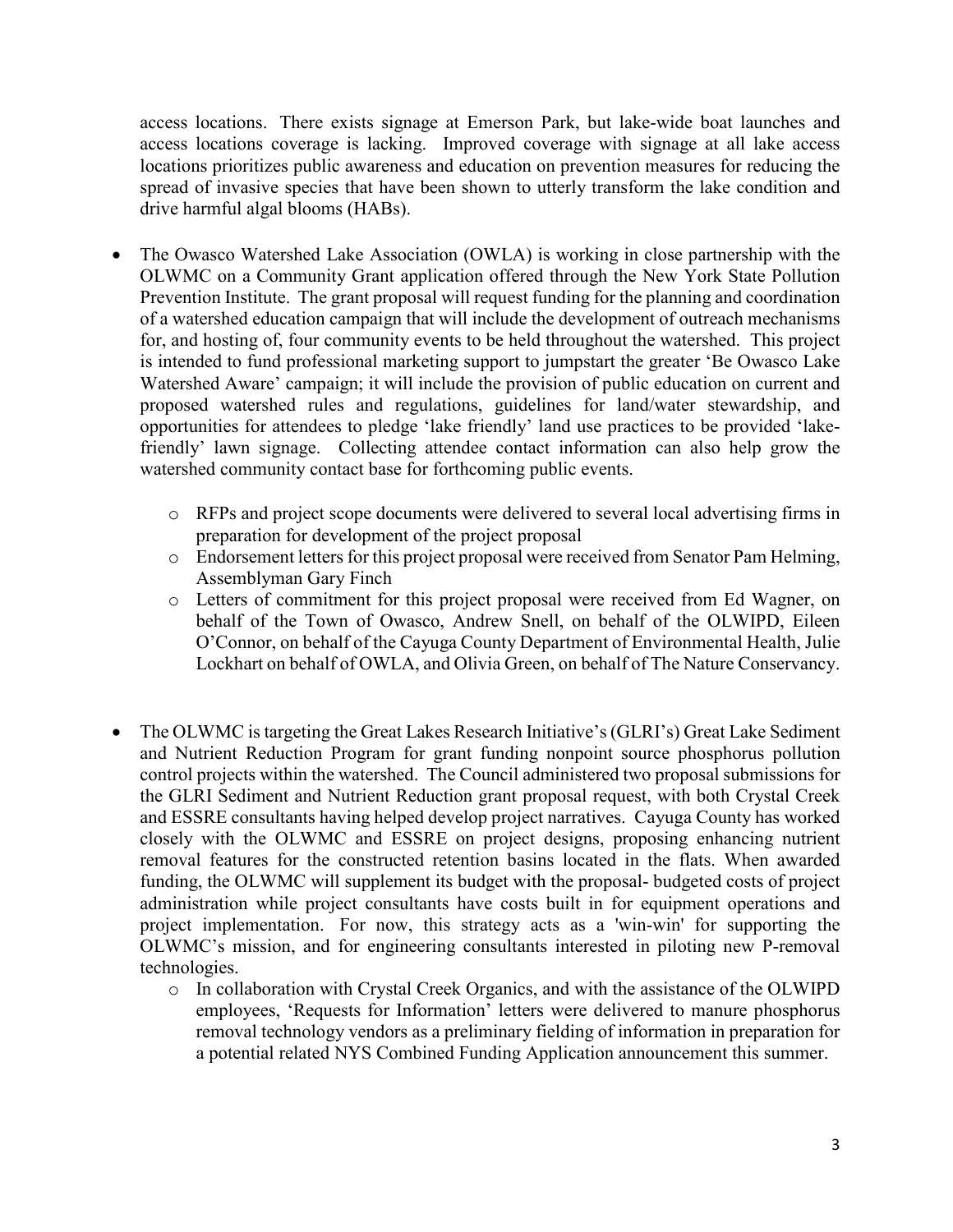- o The development of a grants projects ranking system will become more important as the OLWMC grows capacity to administer new NYS and EPA funding to Owasco Lake Watershed municipalities for specific projects.
- I have been communicating with Cayuga Lake Watershed Partners and Cayuga County Planning on yet another GLRI request for proposal through the US Forest Service. We are considering a multiple watershed approach for tree planting project initiatives in an attempt to improve our standing for a potential grant award through this program. The group is considering targeting public planting events on public lands (and the Owasco Flats might be a target) and residential free tree planting programs.
- The passing of Assembly bill A08349/S05612 would effectively offer permitting protections for common Owasco Watershed Class C streams without the need for an approval of the OLWMC's petition to reclassify those streams watershed-wide (a section of the draft bill is distributed with this month's meeting documents for review). Having approached Senator Seward and Assemblyman Finch to advocate for offers of support for the bill to go in front of the NYS Senate, I was informed on February 27th this bill advanced for a third reading in the NYS Senate. Once reviewed and brought to the Senate floor for a vote and passed, it will again return to the Assembly floor where it will have Assemblyman Finch's full support. I also received an email response from NY Senator Pam Helming offering gratitude and praise for the OLWMC's commitment to improving Owasco Lake water quality through the advancement of watershed protections. Senator Helming committed to considering the OLWMC's support for the bill when she places her vote. Nevertheless, we continue to gather letters of support for the tributary reclassification petition, are watching the progress of the bill closely, and will plan to continue with its submission. On April 20, 2020 OWLA provided a support letter for the tributary reclassification petition.
- The OLWMC continues to work closely with The Nature Conservancy (TNC) to evaluate lands targeted for acquisition (according to OLWMC Member's approved resolution 01-2020, the OLWMC resolved to hold real property to protect land and watershed features that support the protection of water quality). Further, the Council is offering support to TNC for a feasibility study for replacing septic systems in Indian Cove on the east shore Owasco Lake. TNC is planning a poll, administered throughout the Finger Lakes, to gain a better understanding of the public perception of water quality within the Finger Lakes region.
- NYSDEC Finger Lakes Hub's Anthony Prestigiacomo will give a detailed presentation in Spring 2020 on advancements of the program NYHABs.gov online notification system for harmful algae blooms. His presentation will act as a training for our constituents, partners, and the community to use their cellular devices to indicate the dates, locations, and statuses of suspicious HABs.
- Cayuga County' Soil and Water Conservation District is planning to present to the OLWMC on 2019 project outcomes and project outlooks for 2020 at the next physical Council meeting, perhaps as early as June 16th.